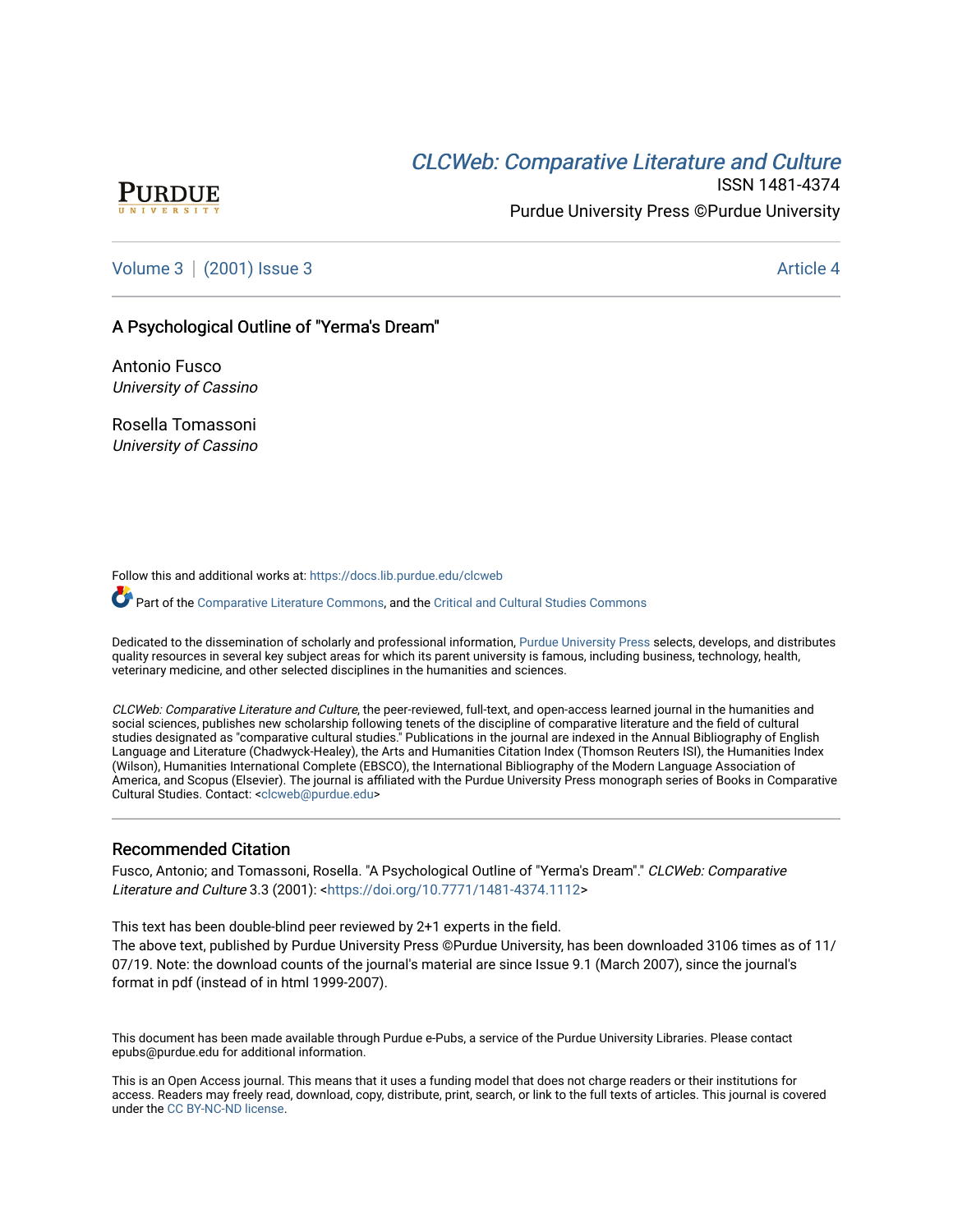**PURDUE**<br>
UNIVERSITY PRESS <http://www.thepress.purdue.edu>

## CLCWeb: Comparative Literature and Culture

ISSN 1481-4374 <http://docs.lib.purdue.edu/clcweb> Purdue University Press ©Purdue University

CLCWeb: Comparative Literature and Culture, the peer-reviewed, full-text, and open-access learned journal in the humanities and social sciences, publishes new scholarship following tenets of the discipline of comparative literature and the field of cultural studies designated as "comparative cultural studies." In addition to the publication of articles, the journal publishes review articles of scholarly books and publishes research material in its Library Series. Publications in the journal are indexed in the Annual Bibliography of English Language and Literature (Chadwyck-Healey), the Arts and Humanities Citation Index (Thomson Reuters ISI), the Humanities Index (Wilson), Humanities International Complete (EBSCO), the International Bibliography of the Modern Langua-ge Association of America, and Scopus (Elsevier). The journal is affiliated with the Purdue University Press monog-raph series of Books in Comparative Cultural Studies. Contact: <clcweb@purdue.edu>

> Volume 3 Issue 3 (September 2001) Article 4 Antonio Fusco and Rosella Tomassoni, "A Psychological Outline of 'Yerma's Dream'" <http://docs.lib.purdue.edu/clcweb/vol3/iss3/4>

Contents of CLCWeb: Comparative Literature and Culture 3.3 (2001) <http://docs.lib.purdue.edu/clcweb/vol3/iss3/>

Abstract: In their article, "A Psychological Outline of 'Yerma's Dream'," Fusco and Tomassoni examine the world of Lorca in his play. Fusco and Tomassoni present an examination of the psychological characteristics of this world, and focus their attention upon a dream of one its female protagonists. Yerma is observed to be a heroine of "sterility" -- or rather, the heroine of an impossibility to love. The heroics of this impossibility is interpreted according to the social constraints made upon women within a male dominated society. These constraints are said to surface symptomatically within her own dream world -- as a heroine who is allowed to experience love only in the form of an illegitimate desire to procreate.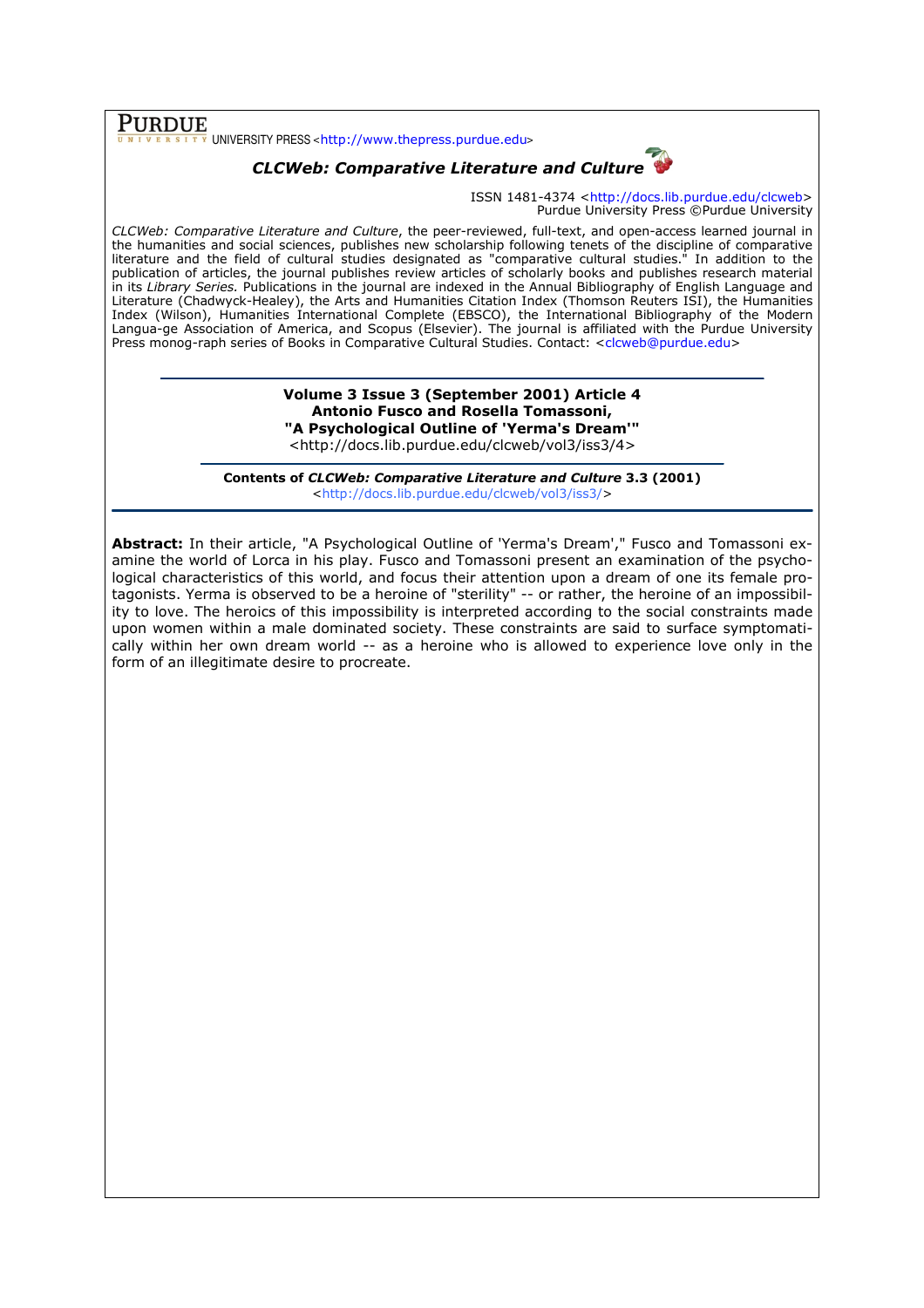## Antonio FUSCO and Rosella TOMASSONI

## A Psychological Outline of "Yerma's Dream"

Federico García Lorca's world is a rural world based on certain dogmatic conventions belonging to a particular "narrow" society. The psychological characteristics of such a society may be characterized by the problem of being positioned and arranged within a social structure relating to interpersonal identity and worth. While subjects can be identified as "outcasts," they cannot assume the dignity of "rebel." The rebel -- and correspondingly, rebellion -- has an acknowledged place within society because of its ability to inspire fear. An person outcast, however, cannot exist within the scheme of things: Because they cannot be positioned or arranged within the psychological makeup of a narrow social world, outcasts have been (and remain) psychologically "cast out" without a discernible role or value. The whole social order is based on an essential and distributed value called honra. A variant of the traditional concept of honor, within Lorca's world, it acquires and maintains a sacrosanct status. It is beyond society in that the social order appears to derive from -- and is sanctioned by -- forces outside it. Indeed, honra is particularly sacred when remaining or vanishing into this beyond: it is indefinable because it is without rational foundation or justification (from the large corpus of Lorca scholarship, see, for example, Eisenberg; Salto; Smith; Warner).

Man -- in the context of a patriarchal society as paterfamilias -- is conceived as representing a vengeful biblical God on earth. He dominates with unquestioned and unquestionable authority. Woman's duty, as Adam's "rib," is only to procreate children -- possibly male ones (for example, already Aristotle, in a different historical and cultural environment the one in discussion here, maintained that women were mere receptacles of sperm). Lorca's play The House of Bernarda Alba is an example of this sacrosanct social order administered across several layers of society and culture where the order's distribution and administration is internalized and administered by women themselves. Personally speaking -- in so far as one can distinguish the personal from the interpersonal here -- Bernarda declares a state of mourning within the household that remains "behind." Its "remains" enacts expressions of a drama of (mis)communication following the death of a man in a context where the departed husband is not regarded exactly as "dearly" departed. In this society, similar to Peter the Great's eighteenth-century Russia where a woman's adultery was considered a crime to be punished by death or in some contemporary societies where the punishment for adultery is no less serious, women are void of self-expression. In such male-dominated worlds characterized by hypocrisy it is the women who become the vessels of society's representations. They become the agents of dis/integration and the bearers of social values -- the standard by which male society measures its own (false) standards, and exemplifies itself. Here, to love outside marriage is a crime punishable by torture and death where, however, only women are punished and killed by men for failing to live up to male standards: In Bernarda Alba's House this is exemplified eloquently and starkly in the images of the penetration of burning instruments into a woman's vagina.

But love is often stronger than the social order of gender inequality. When it is not free to express itself, it can take refuge in dreaming while awake it can bring the mind to psychosis or transform a woman into a criminal (when Yerma's kills Juan). Lorca is a subtle observer and chronicler of the human soul: Discerning various psychological motivations and noting their corresponding physical manifestations, he is able to show us different typologies of "repressed" love -- violently contrasted or in an opposite way, necessarily aseptic. He demonstrates how repressed mental energy can throw a human's mentality into disorder and act (as happens between the sisters in Bernarda Alba's House) an alternation to affection and emotional stability. The most violent hate can be replaced by fraternal love causing tragedies that are nothing more than the expression of an aberrant conception that substitutes the honra to love. In "Yerma's Dream" when the curtain opens, Yerma is asleep with a working basket at her feet and a shepherd enters on the tip of his toes and stares at Yerma. He is holding a child by his hand who is dressed in white. The clock strikes. As soon as the shepherd leaves, the lights change into that of a spring morning. Yerma is awake now (365). Particular psychic dimensions in which the reader must read a dream but in an abnormal figuration in which the concept of a dream appears on the scene. Lorca chooses here the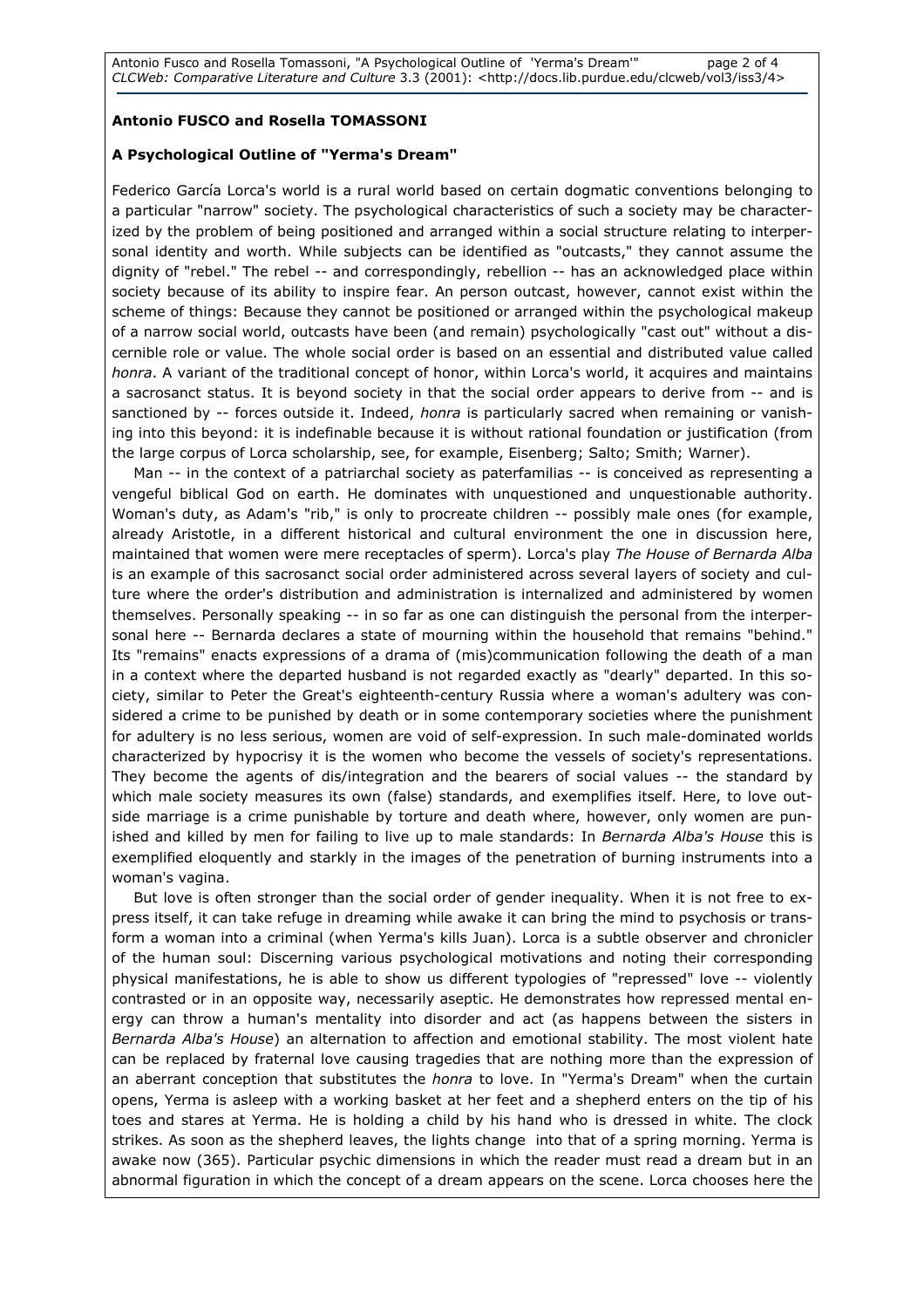background as an expressive element of his creation and the strange setting of a dream becomes a metaphor of a solid dream of action in Yerma's mind. The processes of drama demand the way in which two essential elements are represented: Yerma's love for Victor and the corresponding desire to conceive a child with him (see The Theatre School

<http://theatreschool.depaul.edu/perform/0001/s3guide00.htm>[inactive]).

In the scene when a shepherd enters and stares at Yerma, he is holding a child by his hand who is dressed in white. This scene suggests several meanings such as Victor must enter on the tip of his toes in order to limit the impact of sexuality on Yerma's super Ego and because -- in contradiction to Juan -- Victor is seen and perceived by Yerma with tenderness. Tenderness, on the other hand, expresses the necessary (read: legitimated) desire to have a child -- that is, in the context of and according to the social and moral constraints placed upon women of the time and place. A desire that can only be given legitimate expression within the context of a dream. The desire's truth value -- that is, its ability to be realized in the real world -- can only occur as a displaced aspiration and longing. The clock that strikes comes into the oneiric scene with a meaning from which we can only assume: A recall on time that passes, a necessity to return to reality and, at limits, an anticipation of the tragic ending of the event -- time is an allusion to an inevitable chain of events.

After the shepherd leaves, the scene changes into that of a spring setting. This change represents an oneiric tone with which Lorca wants to underline the transition from the mind to an oneiric dimension to a dimension of waking up. The "strange" setting of the dream allows "fantastic digressions" and the realization of forbidden desires (obviously, this interpretation is in the context of Freud's classical psychology; see also Fromm). The morning light breaks the enchantment and brings us to a pitiless vision of reality despite the spring setting that stands as a metaphor of youth and of life. When Yerma awakes, an uncertain voice sings tunes about pastoral domesticity. Words and images of symbolic desire about maternity, even in humble and simple conditions, but with a loved man continue throughout the play. From these words we can deduce that the woman continues, even after opening her eyes to reality, to "dream" in a particular mental dimension that is not exactly a dream but neither is it awareness and consciousness. With a fine psychological intuition, Lorca does not specify if it is Yerma herself that sings, even if the "voice" clearly expresses Yerma's desires. This also suggests an escape from direct responsibility and, therefore, from the censorship of the Super Ego. Afterwards Yerma turns towards Juan while her maternal valences persist and are expressed further in the dream. Here, a psychological interpretation allows for the suggestion that the residual of oneiric contents is directed at the offer of milk to Juan and in Yerma's maternal behaviour towards him.

The residual content of a dream can enter into the psychic dynamics of a waking state and determine conscious thinking processes. Indeed, without this dream the story would take a different course. Yerma's dream and the song of a rose anticipate the co-ordination that will be the material of the entire drama. The psychologist can observe that Lorca possesses expression capable of condensing into a few images complicated meanings which then are developed later in the drama. The text and its representation on the stage suggest several possibilities of meaning with regard to oneiric processes and language. Consequently, the language and its theatrical representation is able to afford to send a message with few figurative parts. Thus, in the context of psychology we are able to suggest that the importance of "dreaming" in the complicated and articulated activity of the mind reaffirms the claim that elements of the psychic represent a true expression of the human creature. In the play, the problem arises when the dream reveals to Yerma her desire to have a child with Victor. And here we enter into a complicated psychic mechanism: The subject connects us to a new awareness and a conscious level which are in line with positionings, demands, and administrations of powerful social norms.

Yerma is probably conscious, even if in an incomplete way, of her love for Victor, but her Ego cannot allow even the desire to have a child from the shepherd. In this way, just after the dream, the young woman expresses again the desire for maternity, but with a mechanism of moving projection toward Juan, almost confusing Juan with Victor. This way, she is able to shield herself from feelings of guilt. The rest of the drama shows us how her self-protection in action is not sufficient